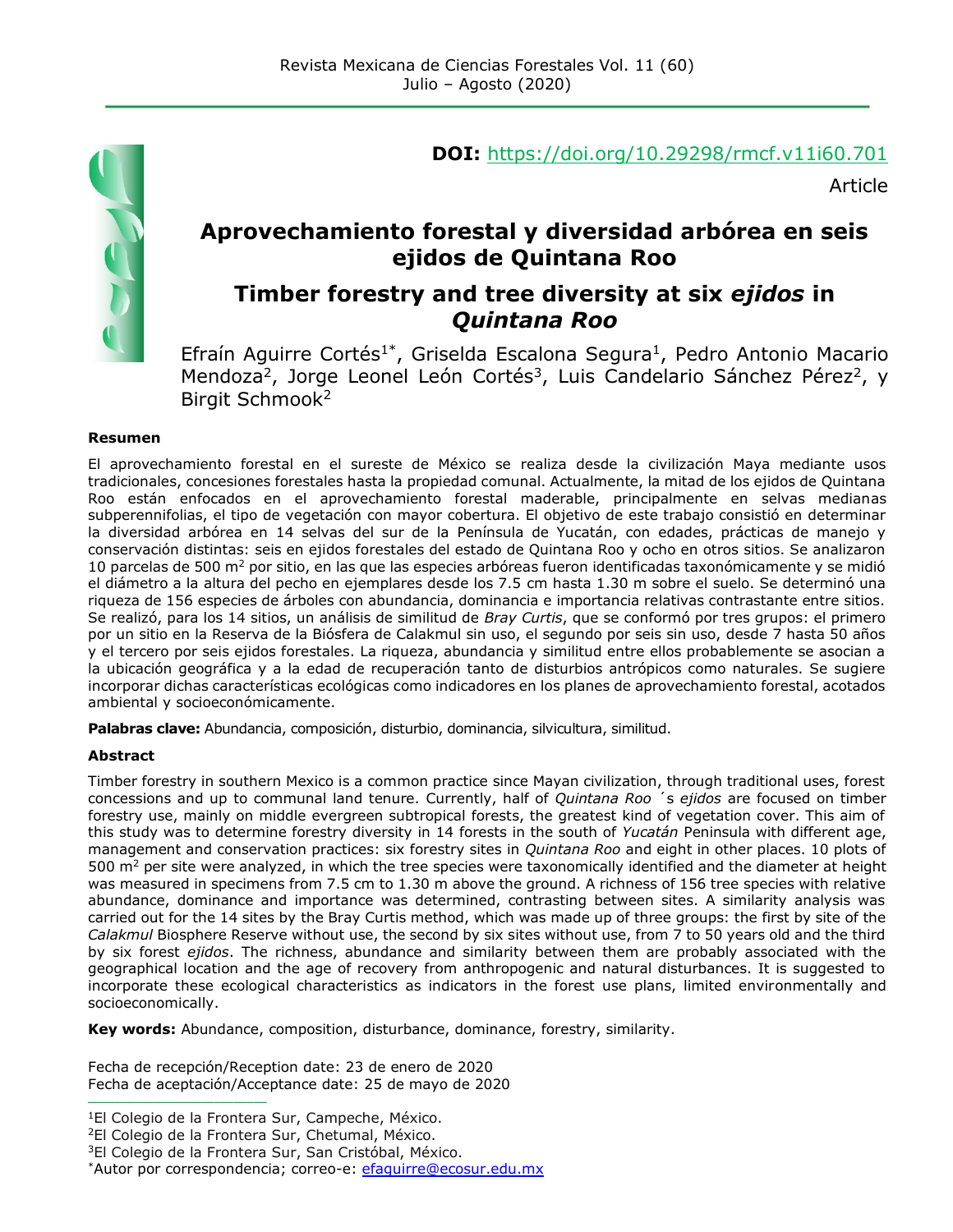# **Introduction**

Timber forestry in the *Yucatán* Peninsula has been made since the Mayan civilization, with a decrease in the years 800 to 1 000 A.D. or Classic Period (Turner and Sabloff, 2012; Sánchez-Sánchez *et al*., 2015). During the colonial times, extraction focused on species such as dye stick (*Haematoxylon campechianum* L.), chewing gum (*Manilkara zapota* (L.) P.Royen), cedar (*Cedrela odorata* L.) and mahogany (*Swietenia macrophylla* King), under different schemes. These are summarized in three phases: traditional uses, concessions and community businesses (Noble and Dirzo, 1997; Galleti, 1999; Simonian, 1999; Negreros *et al.,* 2014).

The last phase of forest concessions in *Quintana Roo* was carried out by *Maderas Industrializadas de Quintana Roo* (Miqro) parastatal company from 1954 to 1983, which focused on the use of cedar and mahogany, mainly (Negreros *et al*., 2014; Torres-Rojo *et al.,* 2016). Miqro's experience laid the foundations for establishing infrastructure and technical personnel, as well as a forestry culture. In the 1980s, the Forest Pilot Plan (PPF, for its acronym in Spanish) was implemented, through the German Cooperation Agency and the Mexican government (Armijo *et al.,* 2010; Negreros *et al*., 2014); this resulted in community forest inventories, community forest companies and the establishment of permanent forest areas, which subsequently consolidated regional community organizations, such as the Society of *Ejido* Producers of *Quintana Roo* and the Organization of *Ejido* Forest Producers of the *Maya* Zone (Galleti, 1999; Armijo *et al.,* 2010).

Collective tenure through agrarian communities or *ejidos* has been recognized since the Mexican Revolution before the Agrarian Law (Bray *et al*., 2007). Communal property in Mexico is close to 80 % of forests and jungles (Galleti, 1999; Bray *et al*., 2007) and is particularly relevant in central and southern *Quintana Roo*; the first neotropic community timber forestry harvesting center was organized there (Torres-Rojo et al., 2016) and where the greatest activity of community projects is carried out (Bray *et al.,* 2007). Mainly medium-sized evergreen forests are managed, which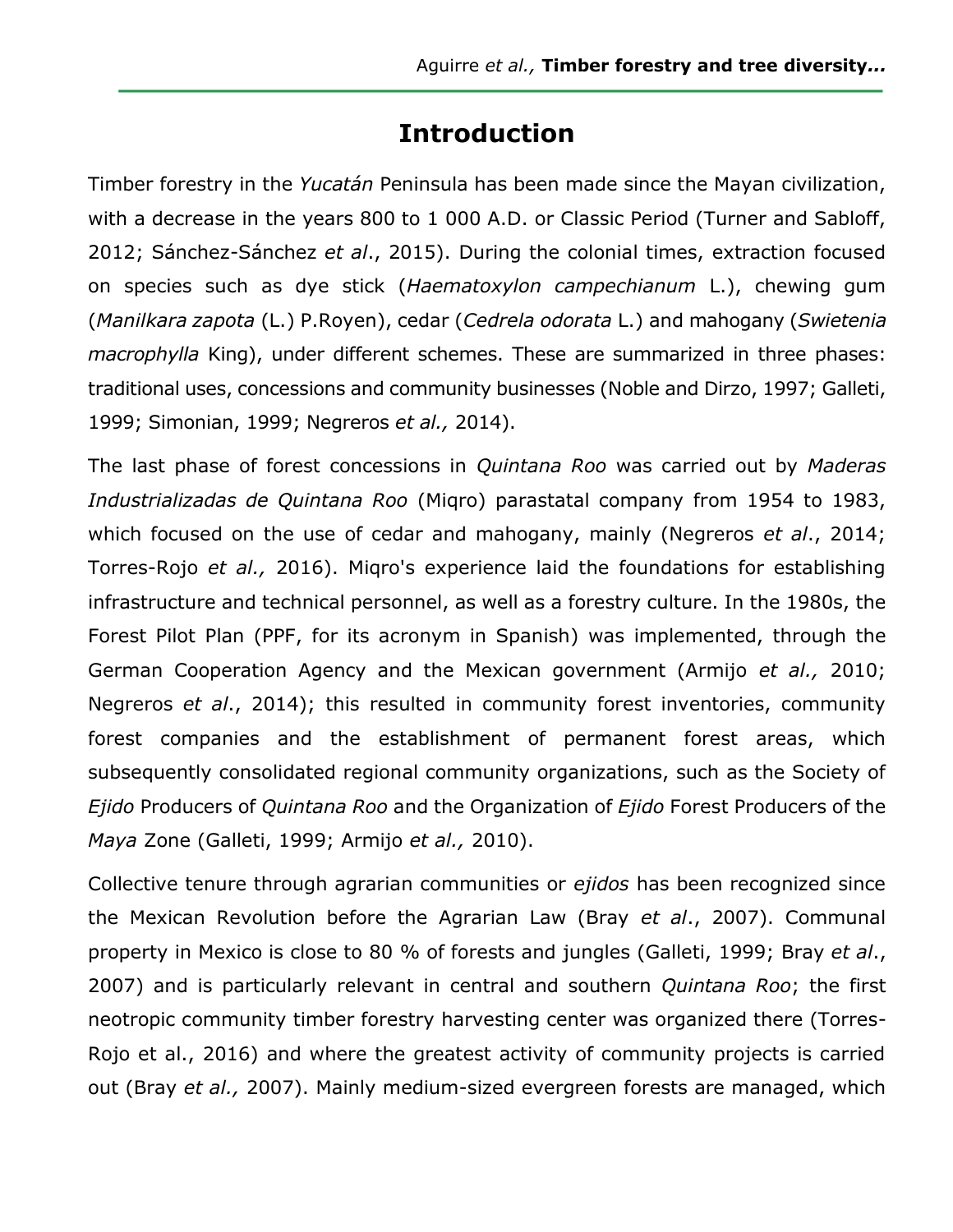are the main type of vegetation in the entity (Islebe *et al*., 2015); they register from 100 (Synnott, 2009) to 200 species in total (Negreros *et al*., 2014).

At present, timber forestry in *Quintana Roo* is practiced in 106 of its 283 *ejidos*, which together amount to 1.58 million hectares, equivalent to 54.05 % of the state's total *ejidos* and 35.41 % of the state's land area (Inegi, 2017; Registro Nacional Agrario, 2018). The selection method is used, with 25-year shifts (Snook, 1998), based on the Mexican Forest Management Method (Torres-Rojo *et al*., 2016). Extraction focuses on 25 species (Negreros *et al*., 2014), known as tropical commons and precious woods, which are exploited in areas designated by the *ejidatarios*, based on the General Law of Sustainable Forest Development and the authorization of the Ministry of Environment and Natural Resources (Semarnat) and the National Forest Commission (Conafor) (Semarnat-Conafor, 2014). The objective of this work was to determine the arboreal diversity of six *ejidos* under forest exploitation in *Quintana Roo* with eight other forests in the south of the *Yucatán* Peninsula under different conservation states.

# **Materials and Methods**

## **Location**

The six forest *ejidos* are located in the *Othón P. Blanco* and *Bacalar* municipalities, in the state of *Quintana Roo* (Figure 1). The information in this study comes from the databases associated with the timber and non-timber forest management programs, called Unified Timber Forestry Procedures, which were presented, submitted and validated in 2016, by six *ejidos* to the State Forestry Council of *Quintana Roo*, for authorization by the Ministry of the Environment and Natural Resources.

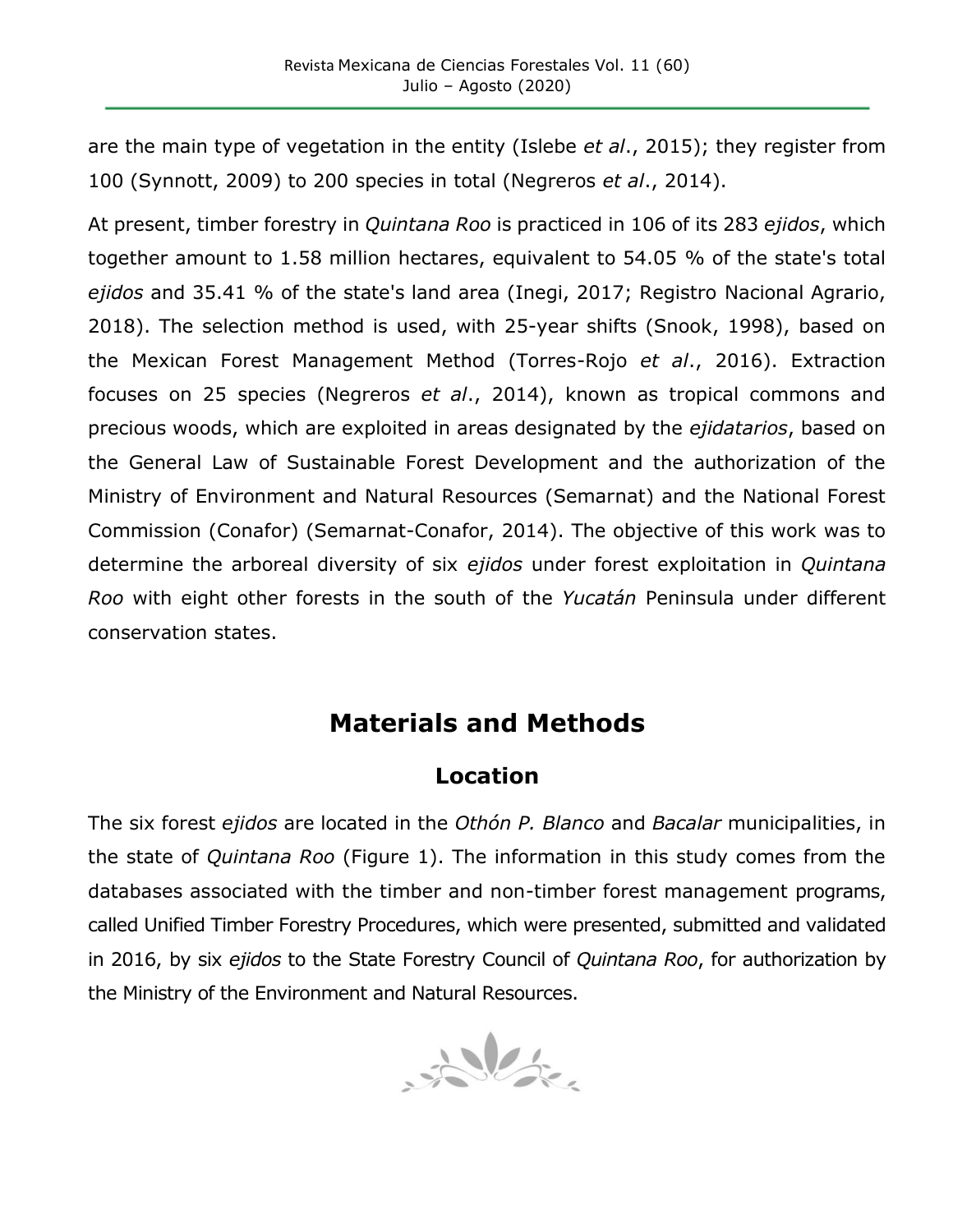

**Figure 1.** Location of the six forest *ejidos*: 1) *Guadalupe Victoria*, *Bacalar*; 2) *Otilio Montaño, Bacalar*; 3) *Francisco J. Mújica, Bacalar*; 4) *Manuel Ávila Camacho, Bacalar*; 5) *Río Escondido, Bacalar*; 6) *Othón P. Blanco, Veracruz.*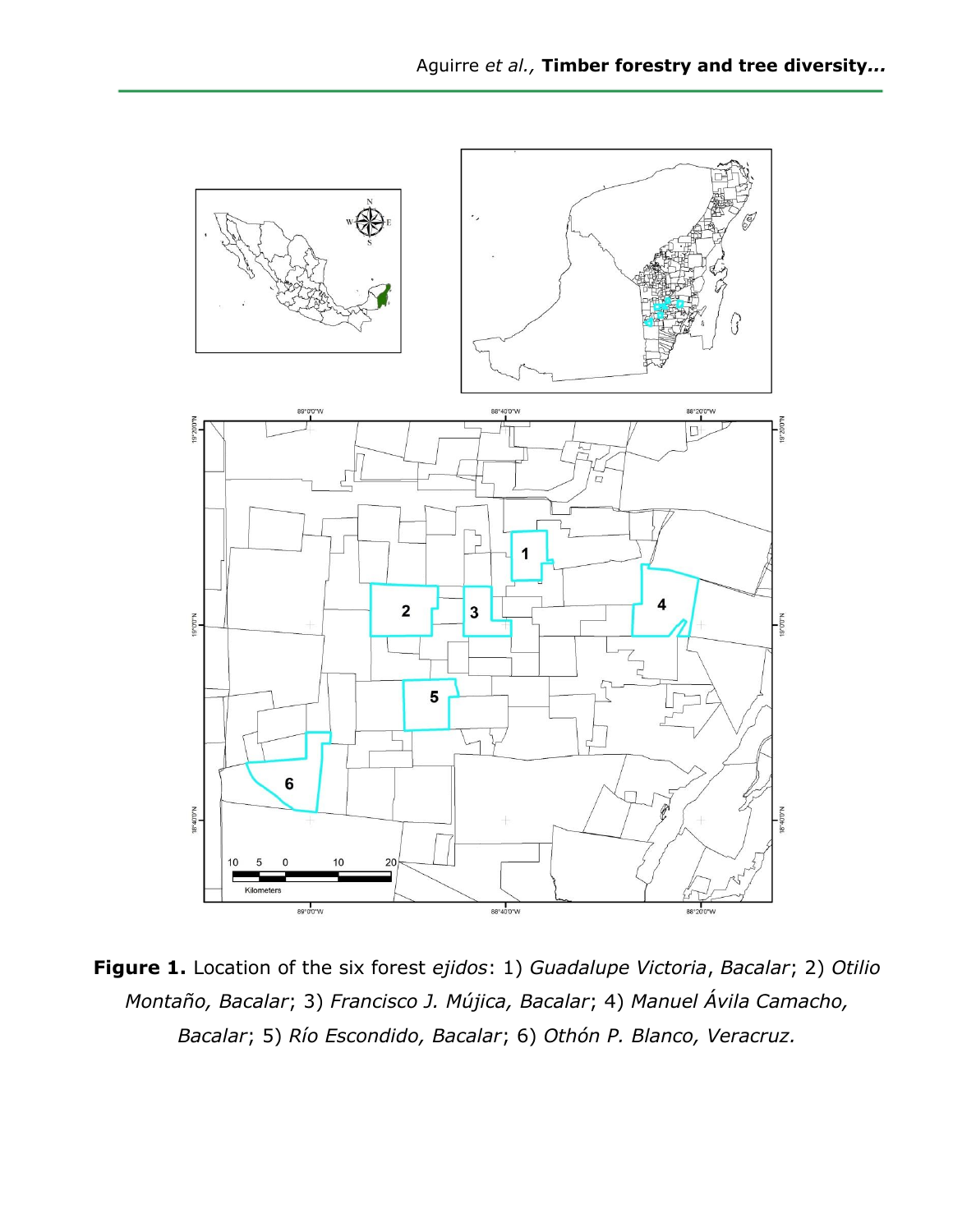## **Plot selection**

Ten 500 m<sup>2</sup> circular plots were chosen per *ejido*, in which vegetation samplings were taken with mensuration data of the tree specimens from 7.5 cm in diameter at a height of 1.30 m, for the use of timber and non-timber forest resources, with a 283D/5m Forestry Suppliers measuring tape. The information was confirmed by the State Forestry Council of the State of *Quintana Roo*, through the Forest Management Technical Committee, in order to issue the technical opinion on the authorization process for timber forest exploitation carried out by Semarnat and Conafor.

Additionally, the extensive documents of the Unified Timber Forestry Procedures were reviewed, and their subsequent verification with the Register and History of Agrarian Nuclei and the *Diario Oficial de la Federación* (https://phina.ran.gob.mx). In addition, a debugging and updating of the taxonomic identities of the tree species, was carried out through The Plant List (www.theplantlist.org), The Global Biodiversity Information Facility (www.gbif.org) and the Herbarium of the Center of Scientific Research of *Yucatán,* A. C. (https://www.cicy.mx/sitios/flora%20digital/indice\_busqueda.php) databases.

## **Floristic composition, diversity and relative importance value (VIR)**

Species richness was estimated with the taxonomic identity data, while the basimetric area per species was determined with the diameter; the Relative Importance Values (VIR, for its acronym in Spanish) were obtained by the sum of the relative abundance, frequency and basimetric area (AB), for each of the 14 sites analyzed, based on standardized formulas (Magurran, 2004) in spreadsheets.

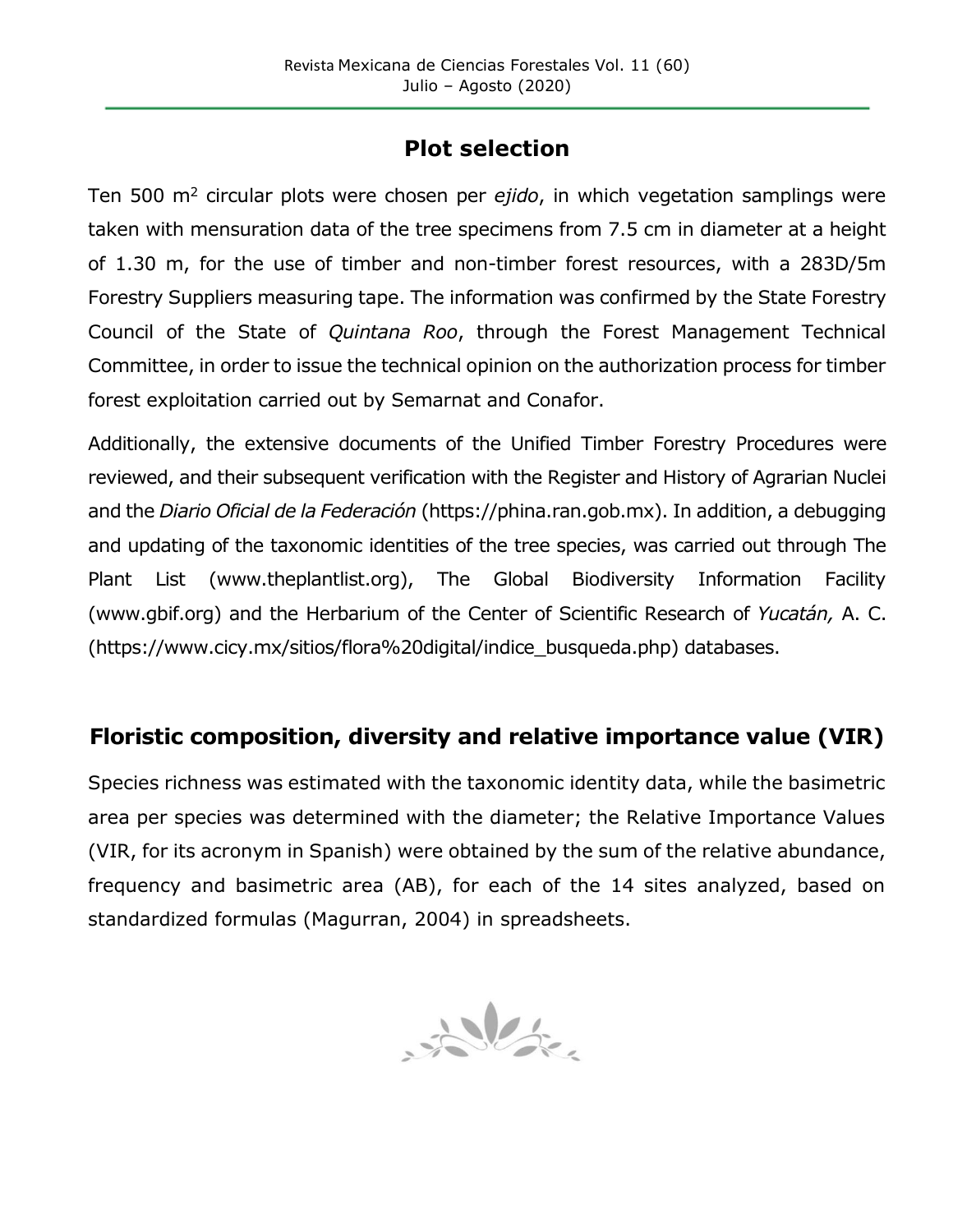## **Statistical analysis**

The age of the forests of the six *ejidos* was considered to be eight, taken from the time elapsed from Dean hurricane in 2007, the closest disturbance, since there are no previous reports of anthropic extraction or disturbances. The data of the analyzed plots of the six forest *ejidos* were compared to other forests in the south of the *Yucatán* Peninsula: *Laguna Om* and *Xhazil* with 20 and over 50 years, respectively, without use, (Macario, 2003); *Calakmul*, from 7 to 10 years and more than 20 years without use (Aguirre *et al*., 2018) and from the *Calakmul* Biosphere Reserve: km 20 and *Ramonal*, 10 years without use. The normality test (Shapiro-Wilks) was performed at the abundance values for the 14 sites. A nonparametric test was performed using the Kruskal-Wallis test by intervals, as the normality assumptions were not met. Combinations were compared for the 14 sites using Tukey's paired tests. In addition, a Bray-Curtis similarity analysis was made and the results were presented in a dendrogram for the 14 sites, using the PAST program 3.1 version (Hammer, 2001). Statistical tests were performed with the SigmaStat 4.0 program (Systat Software, 2016).

# **Results and Discussion**

## **Floristic composition, richness and diversity of species**

For the 60 plots in the six forest *ejidos* analyzed, the total record amounted for 2 119 individuals, which belong to 93 species, 72 genera and 29 families (Table 1). The families with greatest richness were Fabaceae, Sapotaceae and Euphorbiaceae with 23, 9 and 6 % of species, respectively, and the most abundant were *Gymnanthes lucida* Sw.*, Manilkara zapota* (L.) P.Royen and *Bursera simaruba* (L.) Sarg.*,* which make up to 7.7, 6.8 y 4.9 % of the total number of individuals.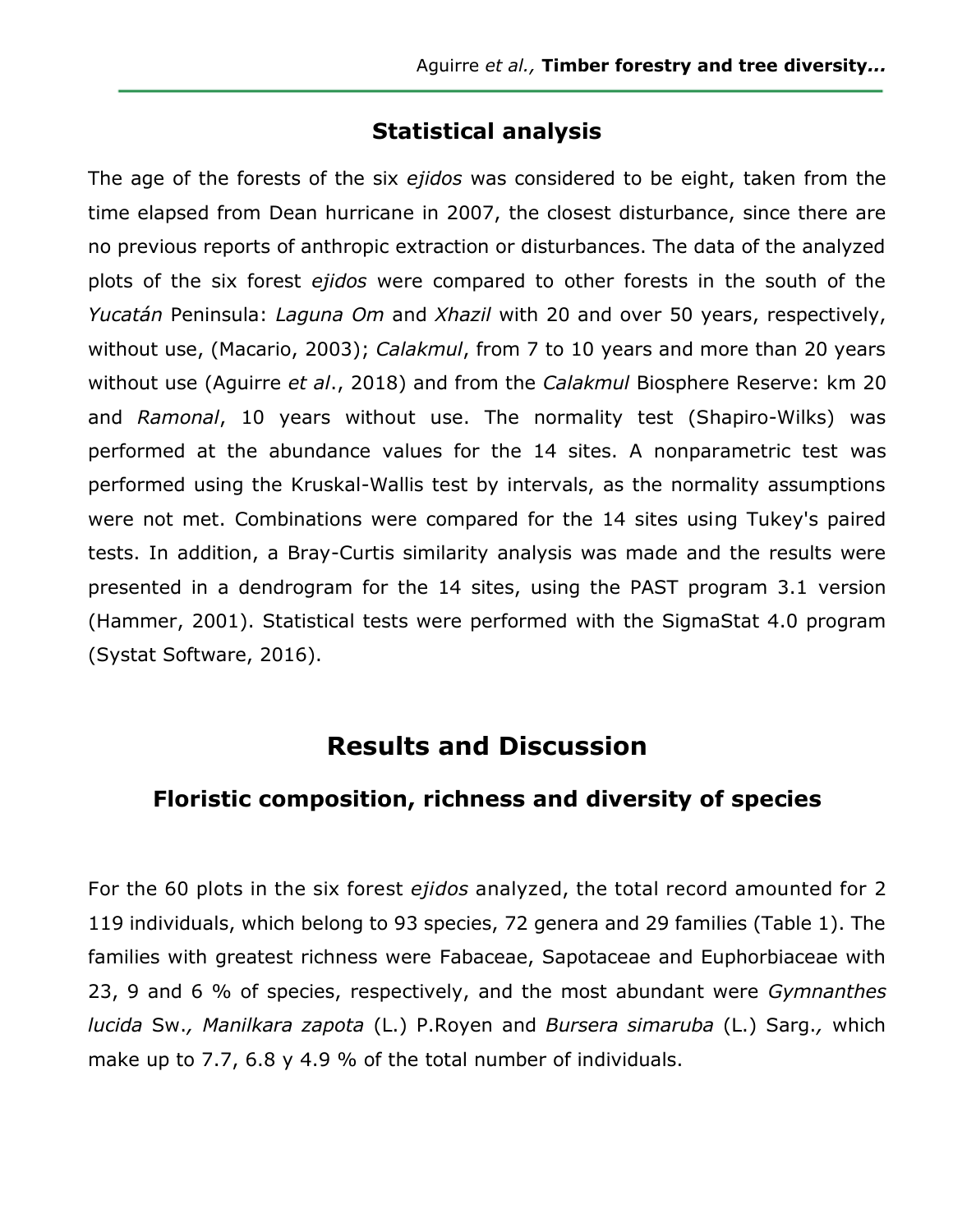| <b>Ejido</b>                                        | <b>MA</b> | <b>FM</b> | OM         | <b>RE</b> | <b>VE</b> | GV    |
|-----------------------------------------------------|-----------|-----------|------------|-----------|-----------|-------|
| Total surface area (ha)                             | 10750     | 5682      | 11002 8144 |           | 11070     | 5588  |
| Number of years of the endowment 49<br>of the ejido |           | 39        | 43         | 46        | 35        | 44    |
| Families                                            | 22        | 23        | 23         | 20        | 15        | 20    |
| Genera                                              | 43        | 50        | 52         | 37        | 21        | 42    |
| <b>Species</b>                                      | 46        | 60        | 63         | 40        | 27        | 51    |
| Individuals                                         | 348       | 360       | 393        | 314       | 409       | 295   |
| $AB$ (m <sup>2</sup> )                              | 19.86     | 18.06     | 19.27      | 18.64     | 17.11     | 15.16 |

**Table 1.** *Ejido* data, structure parameters and composition of the tree species of each one of the *ejidos*.

MA = *Manuel Ávila Camacho*; FM = *Francisco Mújica*; OM = *Otilio Montaño*; RE = *Río Escondido*; VE = *Veracruz*; GV = *Guadalupe Victoria*; AB = Basimetric area.

From 93 species found in the total number of the analyzed plots of the six *ejidos*, only six out of 11 are called tropical common (in bold), that is, that they are potential harvesters; they were included between those which had a better representation based upon the Relative Importance Value (VIR): *Lysiloma latisiliquum* (L.) Benth*, Haematoxylon campechianum* L.*, Gymnanthes lucida, Manilkara zapota, Terminalia buceras* (L.) C. Wright*, Coccoloba spicata* Lundell*, Bursera simaruba, Metopium brownei* (Jacq.) Urb.*, Pouteria reticulata* (Engl.) Eyma*, Vitex gaumeri* Greenm. and *Brosimum alicastrum* Sw. (Figure 2). From half of the total number of individuals, four species were added to the 11 formerly mentioned in order to highlight the importance of a small number of those that are dominant in the six forest *ejidos*: *Piscidia piscipula* (L.) Sarg., *Caesalpinia gaumeri* Greenm.*, Caesalpinia pulcherrima*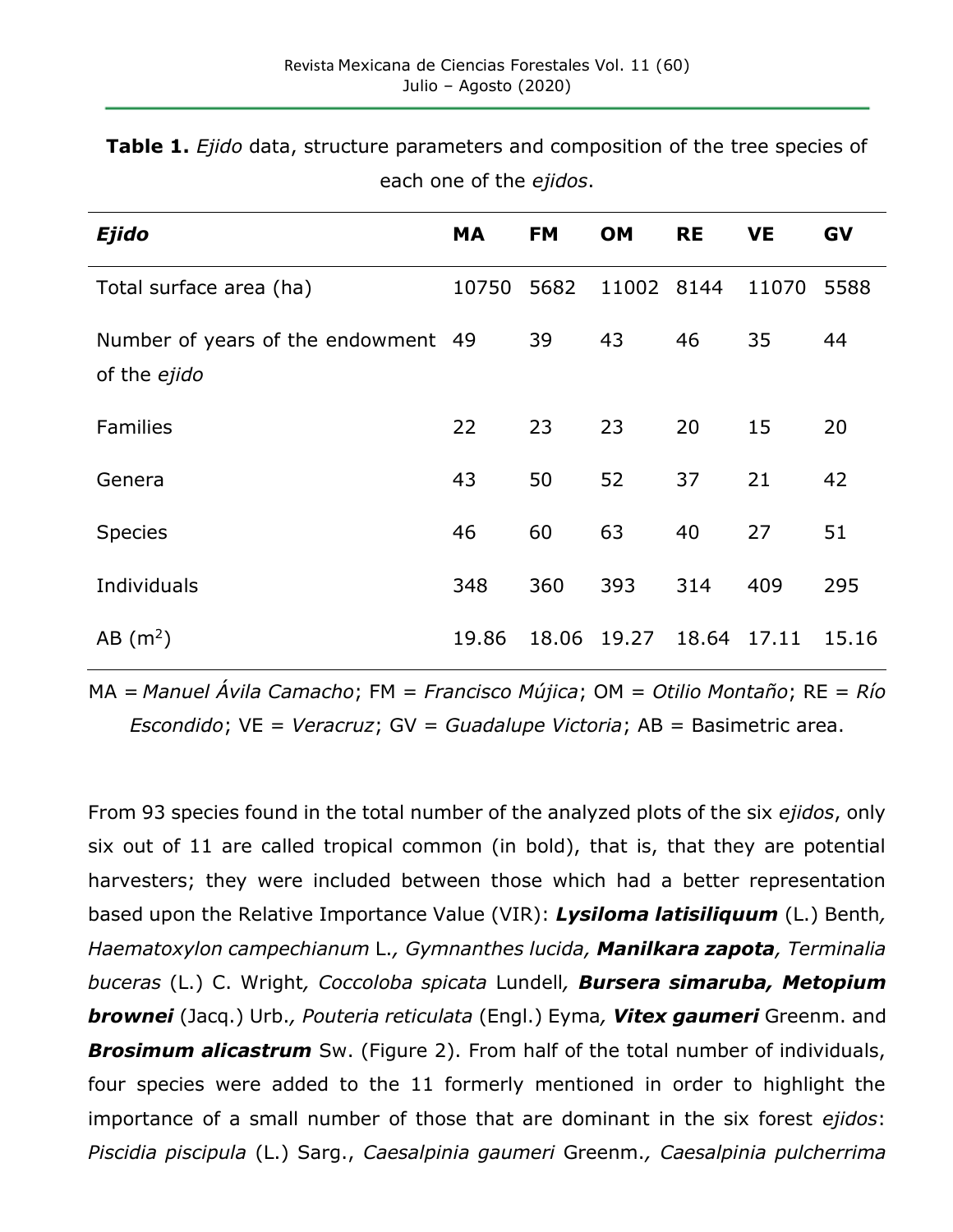(L.) Sw and *Thouinia paucidentata* Radlk. From these 15 species, seven are dominant in *Francisco Mújica*, *Otilio Montaño*, *Guadalupe Victoria*; five in *Manuel Ávila Camacho*, *Río Escondido*; three in *Veracruz*.



MA = *Manuel Ávila Camacho*; FM = *Francisco Mújica*; OM = *Otilio Montaño*; RE = *Río Escondido*; VE = *Veracruz*; GV = *Guadalupe Victoria.*

Frecuencia = Frequency; *Abundancia* = Abundance; *Área basal* = Basimetric area.

**Figure 2.** Relative Importance Value (VIR) for the five tree species with greater representation in the six forest *ejidos*.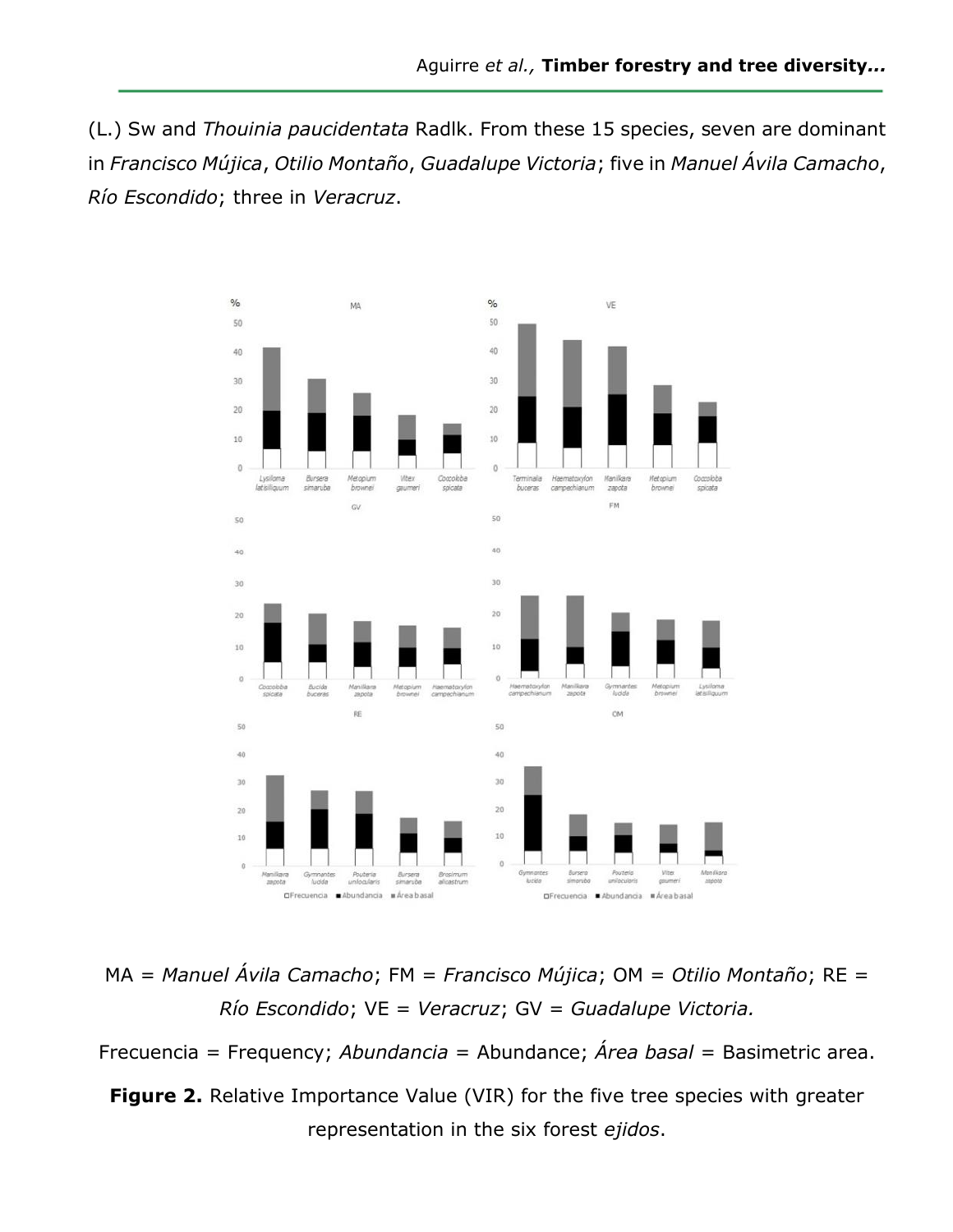The species with highest accumulated VIR for the six *ejidos* were *Manilkara zapota, Metopium brownei* and *Bursera simaruba*. However, when designing the abundance interval curves for each *ejido* (Ramírez-Marcial *et al*., 2017), and with a small number of individuals, the species with greatest relative importance was *Gymanthes lucida*, which contributed with 11, 20 and 14 % of the individuals ratio in three sites (Figure 3), with similar percentages to *Lysiloma latisiliquum,* (13 %)*, Coccoloba spicata* (12 %) and *Manilkara zapota* (17 %). In contrast, from the precios species such as *Cedrela odorata*, only one individual was recorded, while *Swetenia macrophylla* had 18 in total. When analyzing and comparing the number of samples, the only one that statistically differed was *Veracruz* (p < 0.05) in *Otilio Montaño*, while, based upon VIRs the statistical difference was also significant between *Veracruz* with *Otilio Montaño* (p < 0.05) and *Guadalupe Victoria*, in the same magnitude (p < 0.05).



MA = *Manuel Ávila Camacho*, FM = *Francisco Mújica*, OM = *Otilio Montaño*, RE = *Río Escondido*, VE = *Veracruz*, GV = *Guadalupe Victoria*.

*Número de individuos* = Number of individuals.

**Figure 3**. Abundance interval curves of the six *ejidos*, which indicate the species with the greatest abundance for each *ejido*.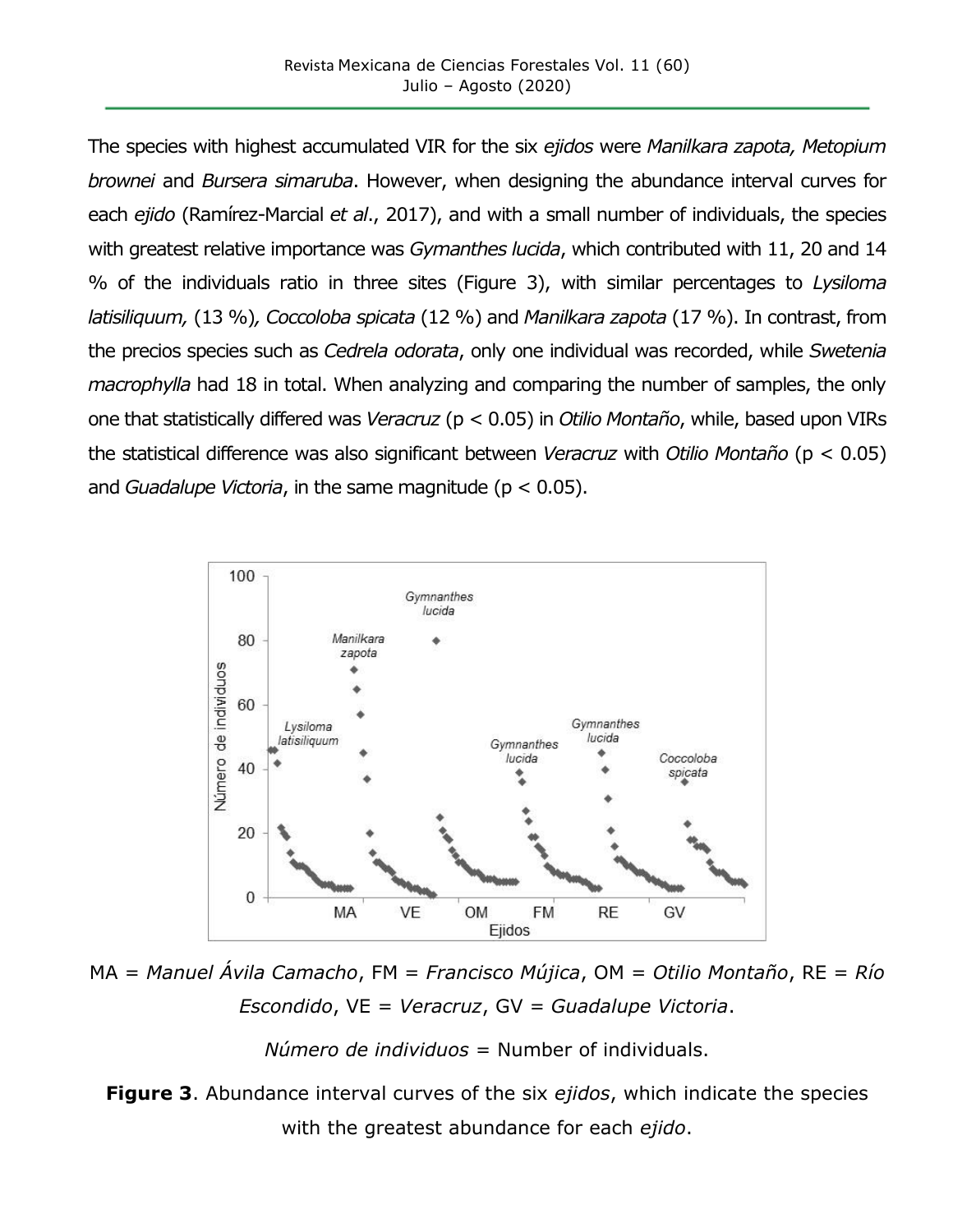The number of species in the present study and of eight analyzed sites, was 156, from 21 (*Ramonal*) to 70 (*Xhazil* 20 years). These results are within the parameters of wealth and dominance with other forest *ejido* locations in *Quintana Roo*, where 168 species have been registered, in an interval of 93 to 117 per site, with a dominance of *Pouteria reticulata*, *Manilkara zapota* and *Bursera simarouba* (Negreros *et al*., 2014). The sites with the greatest statistical differences were *Laguna Om* and *Xhazil*, 20 years old, compared to six and seven, respectively ( $p$  <0.05). On the other hand, the percentage of similarity between the 14 sites ranged from 13 % (*Veracruz* and *Ramonal*) to 75 % (*Otilio Montaño* and *Francisco Mújica*), with a general average between sites of 41 %. The sites with the least similarity were *Ramonal* (26 %) and Km 20, and those with the greatest similarity were *Otilio Montaño* and *Francisco Mújica* (48 %) compared to the other sites.

The similarity tree (Figure 4) shows the formation of two groups at the 0.35 value (that is, 35 % similar) which are associated with their geographic location west of the *Yucatán* Peninsula (km 20 and *Ramonal*) with respect to the others. Two groups are formed in the middle of the similarity tree, consistent with the harvesting and incidence of hurricanes: the first, made up of sites near the *Calakmul* Biosphere Reserve and the other by the six forest *ejidos* of the state of *Quintana Roo*.

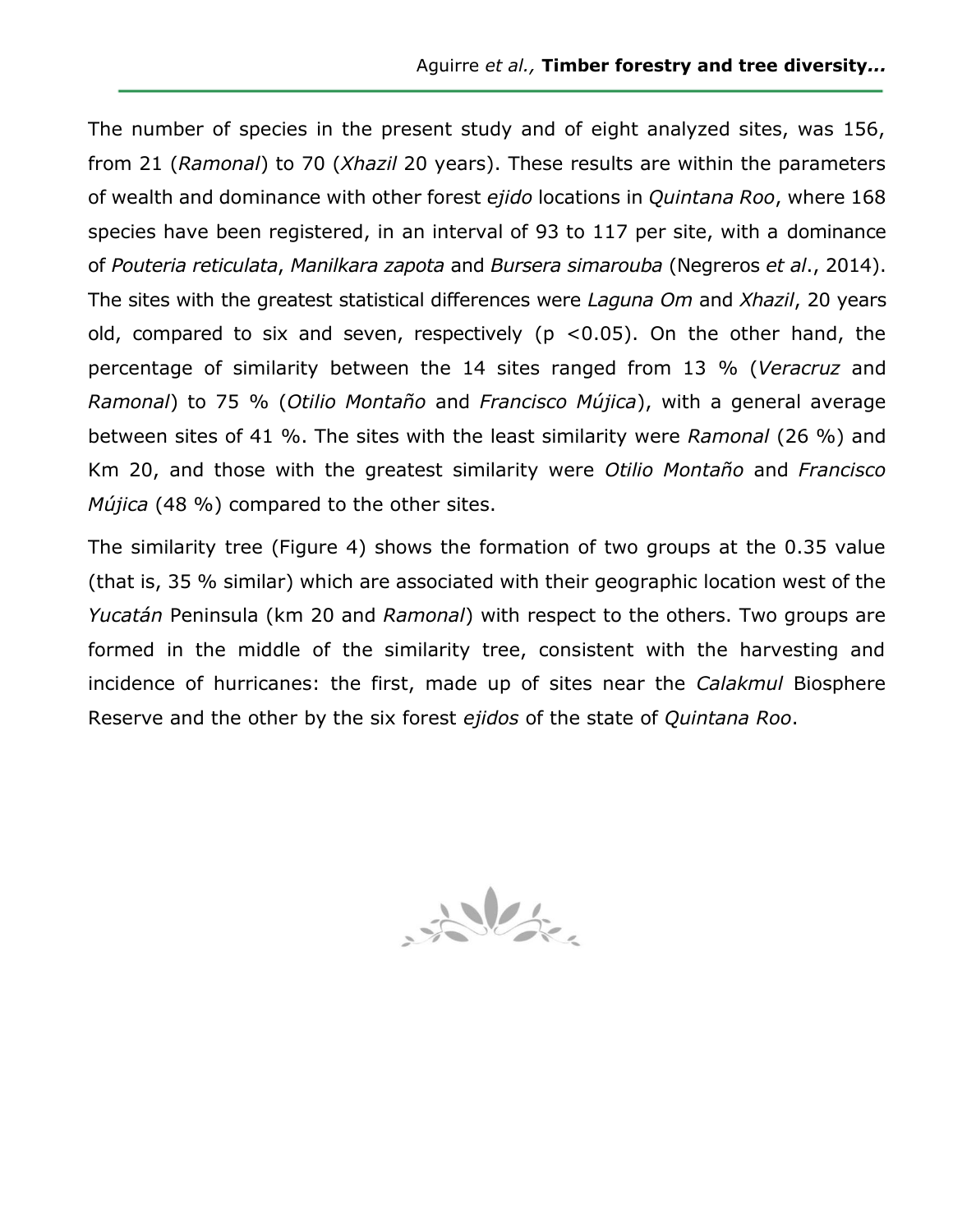

Km 20 = Km 20; RAM = *Ramonal*; CKM1 = *Calakmul* 7-10 years; LO 20 = *Laguna Om* 20 years; Xh 20 = X*hazil* 20 years; LO 50 = *Laguna Om* 50 years; Xh 50 = X*hazil* 50 years; CKM2 = *Calakmul* 20 years; MA = *Manuel Ávila Camacho*; FM = *Francisco Mújica*; OM = *Otilio Montaño*; RE = *Río Escondido*; VE = *Veracruz*; GV = *Guadalupe Victoria*; *Similitud* = Similarity

**Figure 4.** Bray-Curtis similitude dendogram for the 14 evergreen tropical forests analyzed.

The values of abundance and relative importance among the six *ejidos,* from the time elapsed since major hurricanes such as Dean (2007) occurred, suggests that, in addition to having been affected by these natural disturbances, they have been subject to anthropogenic influences; they dominate as pioneer species, typical of early successional stages (*Lysiloma latisiliquum*), inbetween such as *Coccoloba spicata* and *Gymnanthes lucida* (Mize and Negreros, 2007), to late species (*Manilkara zapota*), probably associated with the opening of natural gaps or due to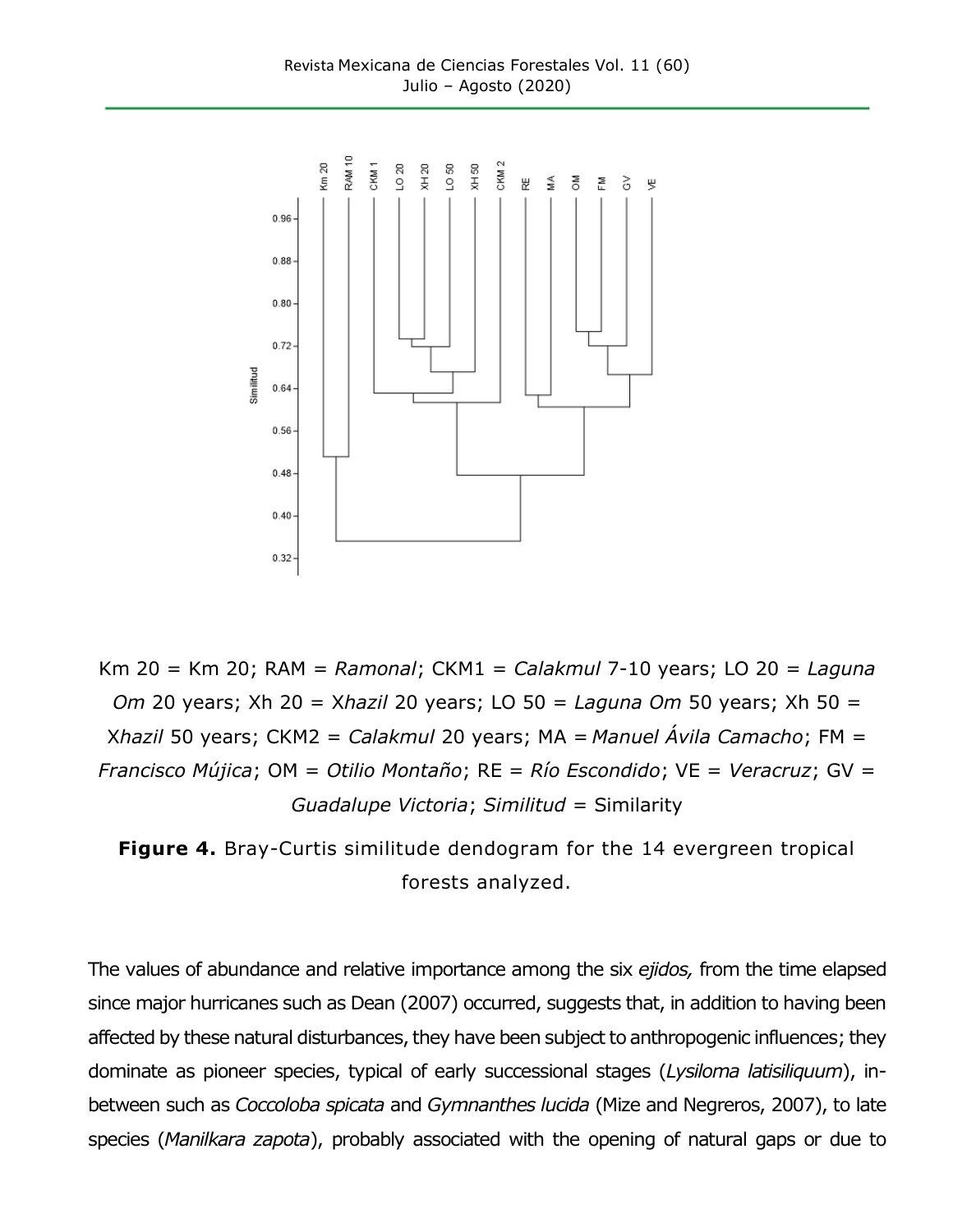selective extraction (Dickinson *et al.,* 2000) and that they coexist with persistent dominant species (*Bursera simarouba*) and persistent non-dominant species (*Coccoloba spicata*), which can survive disturbances of different kinds (Román-Dañobeytia *et al*., 2014).

Most of the taxa used in timber forestry are differentially light-tolerant (Vester and Calmé 2003), so the gap dynamics derived from large-scale events (hurricanes and fires), and not selective extraction, have an effect on other species in sites under logging in *Quintana Roo* (Whigham *et al*, 1999). The differential abundance of the species, as an indicator of anthropic disturbance by forest extraction, has favored plant communities dominated by species such as *Metopium brownei* (Jacq.) Urb or *Brosimum alicastrum* Sw., due to the greater availability of light and an uneven establishment of the species, as verified in *Xhazil, Quintana Roo* (Macario *et al.,* 1995). This has been demonstrated by the proportion of the damage, its association with the density of wood (Vandecar *et al.,* 2011) and the history of use of the sites on different tree species, in several *ejidos* in the center of *Quintana Roo*, affected by Hurricane Dean in 2007 (McGroddy *et al*., 2013).

According to the results of the present study, in the *Manuel Ávila Camacho ejido*, 90 km from the *Quintana Roo* coast, *Lysiloma latisiliquum* was the most abundant species with the lowest wood density. In contrast, *Gymnanthes lucida*, with a higher wood density, was dominant in three of the six *ejidos*, but is located 130 km inland from the entry site of Hurricane Dean, which affected the six *ejidos* in which it worked. Therefore, it is likely that the distance between sites associated with the distribution gradient of plant associations in the *Yucatán* Peninsula (Islebe *et al*., 2015), the history of exploitation of *ejidos* (McGroddy *et al*., 2013), the onslaught of anthropic or natural disturbances (de Jong, 2013; Sánchez-Sánchez *et al*., 2015), as well as the intrinsic characteristics of tree species, operate simultaneously (Pat-Aké *et al.,* 2018) on the composition and structure of these jungles. These abundance and dominance of species, not considered profitable for commercial use, are used for firewood, medical applications and construction material, as indicated by Negreros and Mize (1993), Negreros and Hall (2000) in other forests at the center of the state of *Quintana Roo*.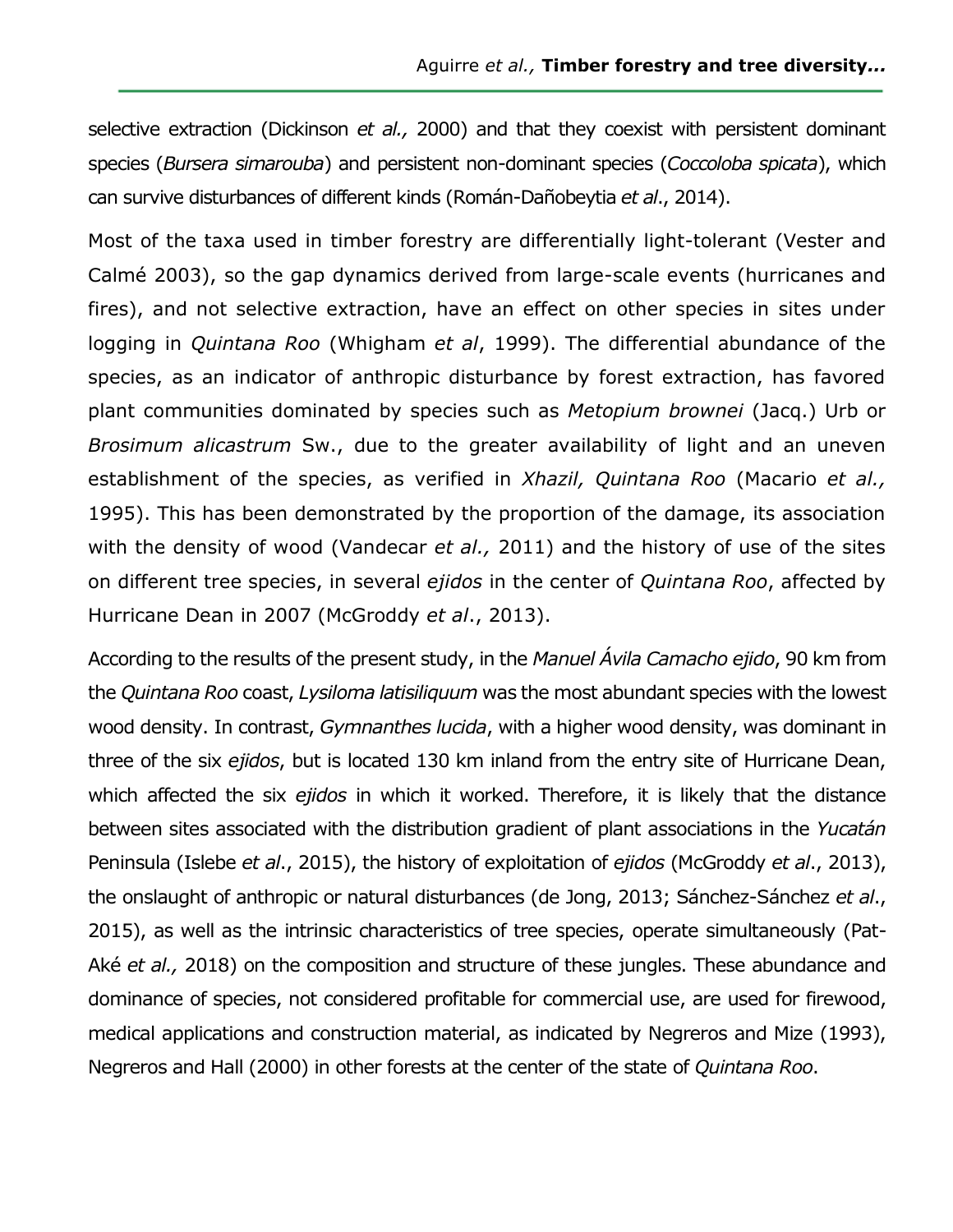# **Conclusions**

Based on the abundances among the 14 sites analyzed, it is proposed that this parameter be used as an indicator of the differential performance of forest species in similar plant associations, but with different use histories and as well as under uneven natural or anthropogenic disturbances. It is suggested to incorporate both wealth, as well as abundance and value of relative importance as indicative variables in timber harvesting plans, in different environmental and socioeconomic contexts.

The similarity and grouping between the analyzed forests allows to suggest that the geographical position and recovery after anthropic and natural disturbances make up the current composition of these plant associations.

### **Acknowledgements**

To the *Consejo Nacional de Ciencia y Tecnología* (National Council of Science and Technology) (Conacyt) and to the *Sistema Nacional de Investigadores* (National System of Researchers) (SNI). To the staff of *El Colegio de la Frontera Sur* (Ecosur), *Campeche* and *Chetumal* Campus, for the facilities provided to carry out this paper. To M. in C. Víctor Manuel Kú - Quej for the elaboration of the site location map.

### **Conflict of interests**

The authors declare no conflict of interest.

### **Contribution by author**

Efraín Aguirre Cortés, Griselda Escalona Segura, Pedro Antonio Macario Mendoza, Jorge Leonel León Cortés, Birgit Schmook: data analysis, manuscript preparation and design of figures and tables; Luis Candelario Sánchez Pérez: analysis and processing of databases and generation of *ejido* polygons.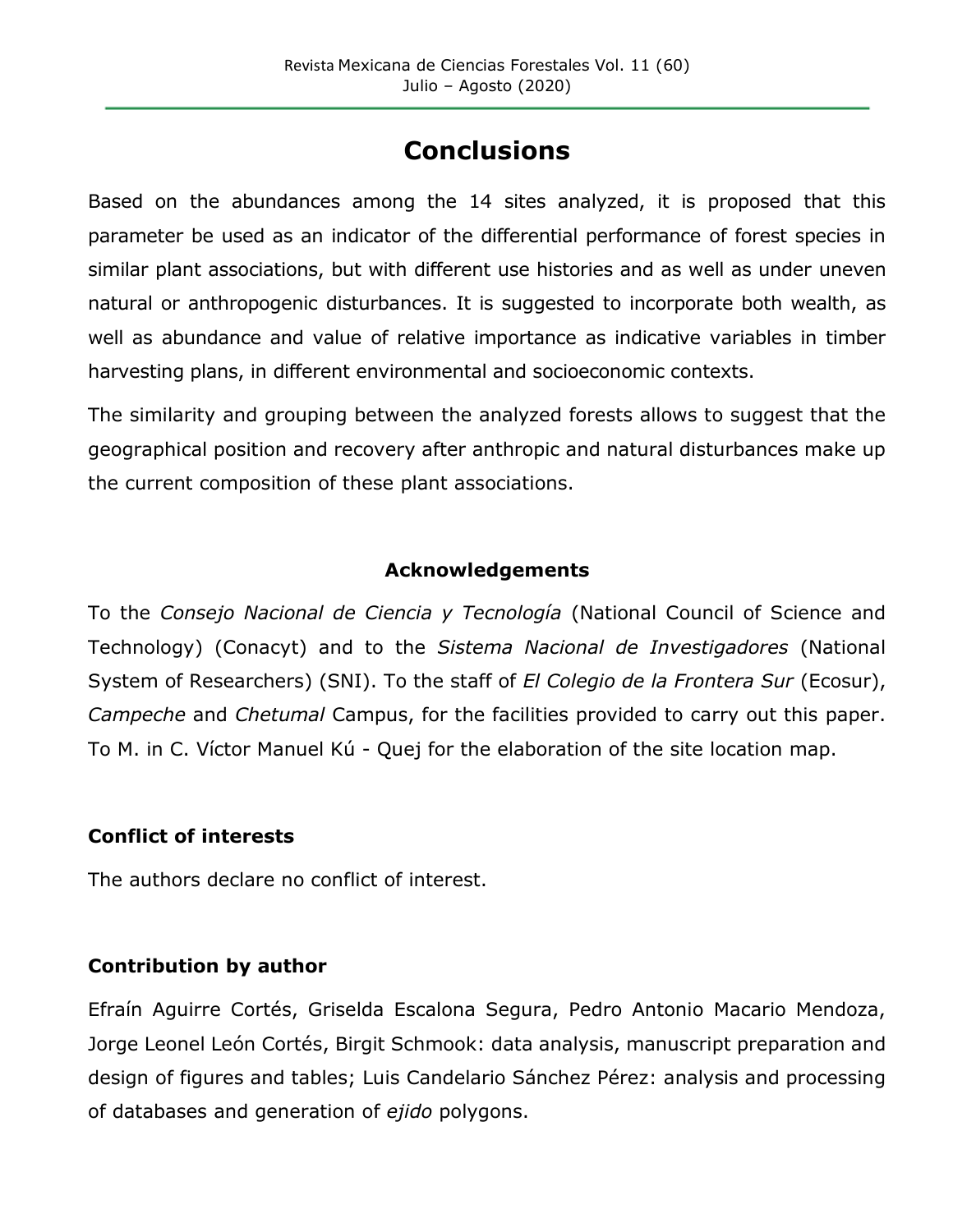#### **References**

Aguirre C., E., J. O. López M., B. Vargas L., J. M. Pat F. y P. A. Macario M. 2018. Preferencias de uso de leña en un paisaje cultural en el sur de México. Revista Chapingo, Serie: Ciencias Forestales y del Ambiente 24(2): 147-160. Doi: 10.5154/r.rchscfa.2017.08.053.

Armijo, N., M. A. Bocanegra y F. Quintana. 2010. La cooperación internacional para la actividad forestal en Quintana Roo: origen, actores, desarrollo y prospectivas. *In*: Romero, R. y J. Benítez López (Eds.). La agenda de cooperación internacional en la frontera sur de México. Universidad de Quintana Roo-Bonilla Artigas Editores. México, D. F., México. pp. 167– 188.

Bray, D. B., L. Merino y D. Barry. 2007. El manejo comunitario en sentido estricto: las empresas forestales comunitarias de México. *In*: Bray D., B. y L. Merino. (Coords.). Los bosques comunitarios de México: manejo sustentable de paisajes forestales. Instituto Nacional de Ecología. México, D. F., México. pp. 21–50.

de Jong, B. H. J. 2013. Spatial distribution of biomass and links to reported disturbances in tropical lowland forests of southern Mexico. Carbon Management 4(6): 601–615. Doi: 10.4155/cmt.13.60.

Dickinson, M. B., D. F. Whigham and S. M. Hermann. 2000. Tree regeneration in felling and natural treefall disturbances in a semideciduous tropical forest in Mexico. Forest Ecology and Management 134(1-3):137-151. Doi: 10.1016/S0378-1127(99)00252-2.

Galleti, H. A. 1999. La selva maya en Quintana Roo (1983-1996) trece años de conservación y desarrollo comunal. *In*: Primack, R. B., D. B. Bray, H. A. Galleti e I. Ponciano (Eds.). La Selva Maya: Conservación y Desarrollo. Siglo XXI Editores. México, D.F., México. pp. 53-73.

Hammer, Ø., D. A. T. Harper and P. D. Ryan. 2001. PAST: Paleontological statistics software package for education and data analysis. Palaeontologia Electronica 4(1):1-9.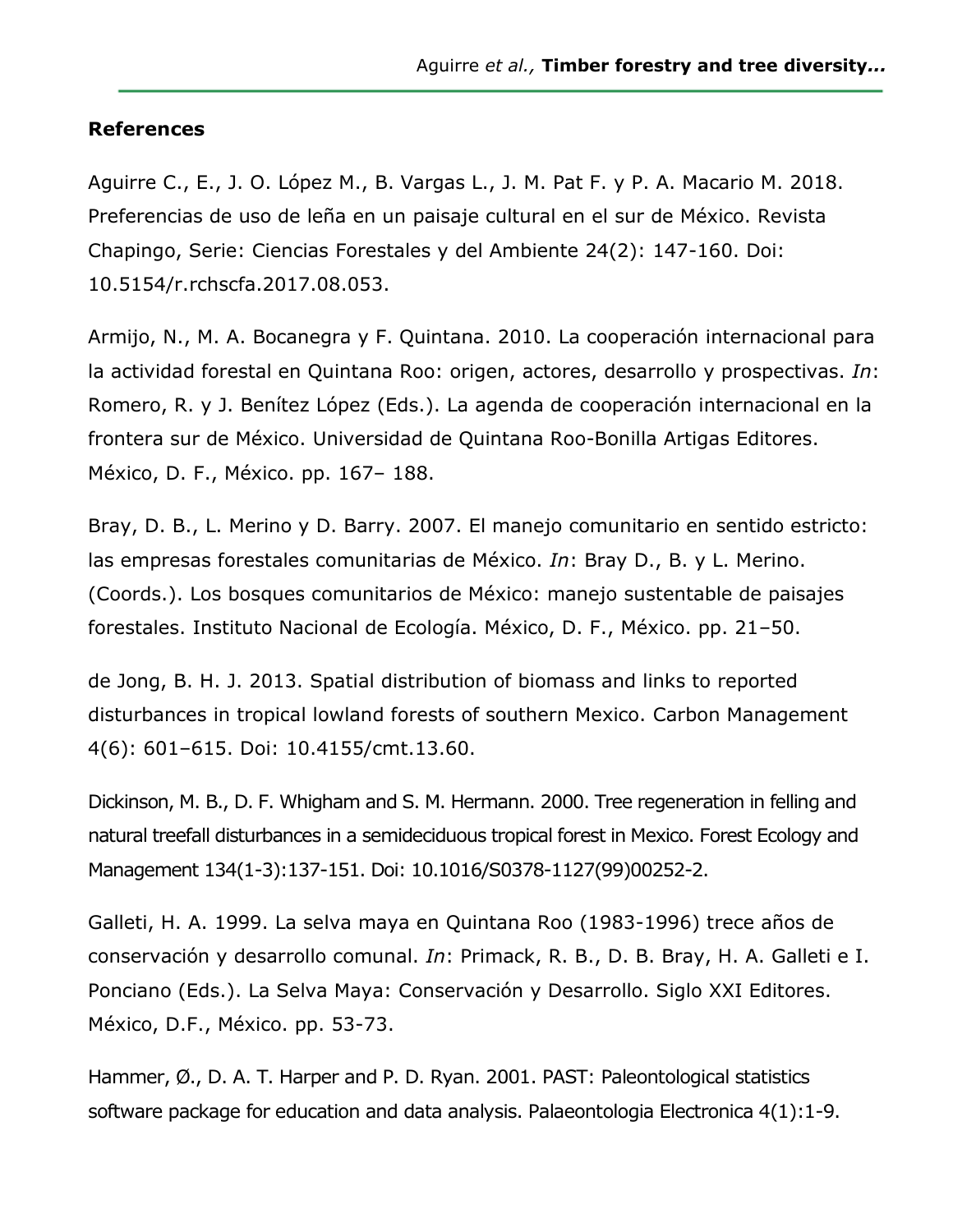Herbario del Centro de Investigación Científica de Yucatán A. C. 2019. Flora de la Península de Yucatán

[https://www.cicy.mx/sitios/flora%20digital/indice\\_busqueda.php](https://www.cicy.mx/sitios/flora%20digital/indice_busqueda.php) (1 de octubre de 2019).

Instituto Nacional de Estadística y Geografía (Inegi) 2017. Anuario estadístico y geográfico de Quintana Roo 2017. Instituto Nacional de Estadística y Geografía. Aguascalientes, Ags., México. 348 p.

Islebe, G. A., O. Sánchez S., M. Váldez H. and H. Weissenberger. 2015. Distribution of vegetation types. *In*: Islebe, G. A., S. Calmé, J. L.León-Cortés J. and B. Schmook. (Eds.). Biodiversity and conservation of the Yucatán Peninsula. Springer International Publishing. Basel, Switzerland. pp. 39–53.

Macario M., P. A., E. García M. y E. Hernández X. 1995. Regeneración natural de especies arbóreas en una selva mediana subperennifolia perturbada por extracción forestal. Acta Botánica Mexicana 32: 11-23. Doi: 10.21829/abm32.1995.742.

Macario M., P. A. 2003. Efecto del cambio en el uso del suelo sobre la selva y estrategias para el manejo sustentable de la vegetación secundaria en Quintana Roo. Tesis Doctoral. Facultad de Medicina Veterinaria y Zootecnia, Universidad Autónoma de Yucatán. Mérida, Yuc, México. 183 p.

Magurran, A. E. 2004. Measuring biological diversity. Blackwell Publishing. Oxford, UK. 264 p.

McGroddy, M., D. Lawrence, L. Schneider, J. Rogan, I. Zager and B. Schmook. 2013. Damage patterns after Hurricane Dean in the southern Yucatán: Has human activity resulted in more resilient forests? Forest Ecology and Management 310: 812-820. Doi: 10.1016/j.foreco.2013.09.027.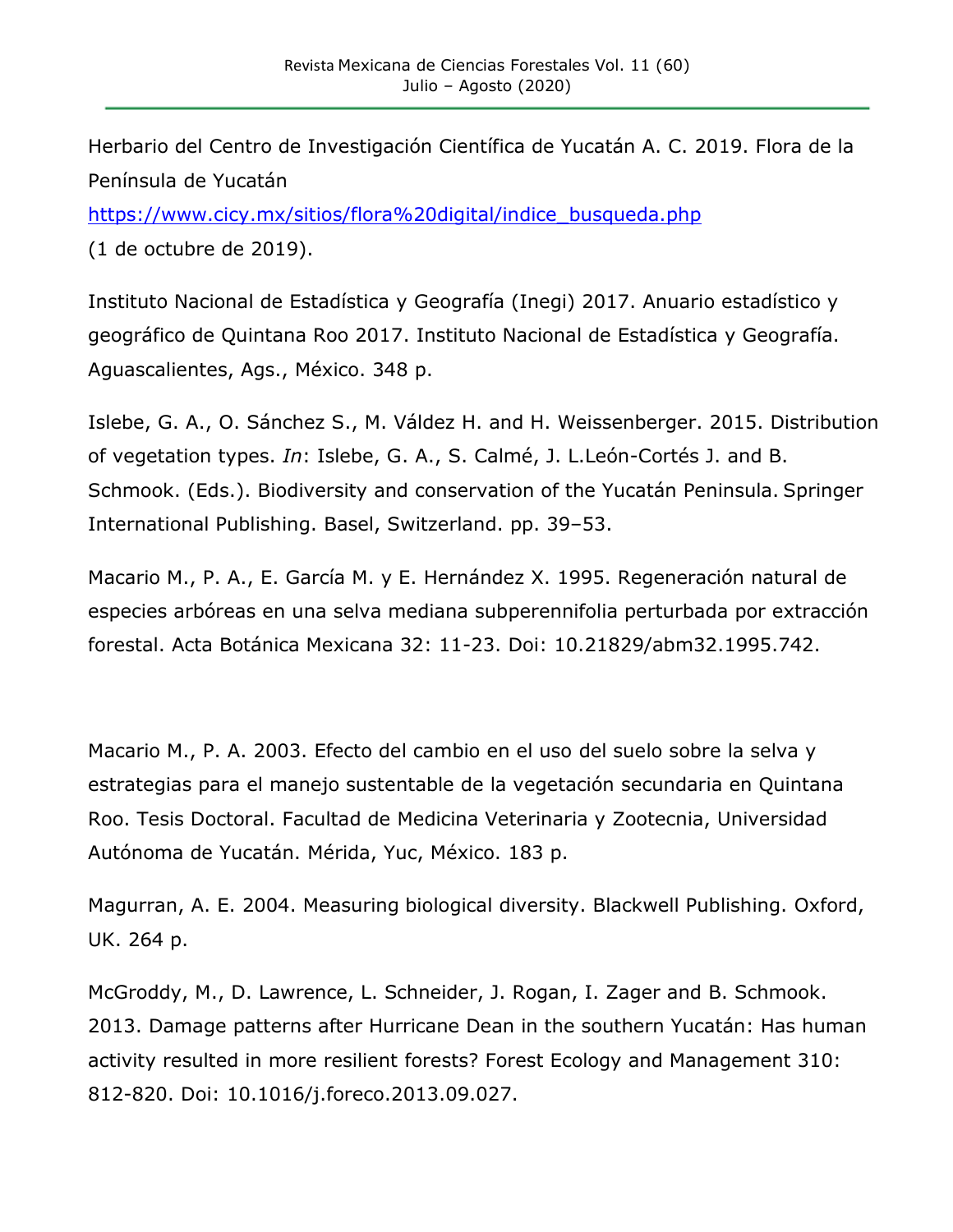Mize, C. and P. Negreros C. 2007. Stand and species growth of a tropical forest in Quintana Roo, Mexico. Journal of Sustainable Forestry 23(3):83-95. Doi: 10.1300/J091v23n03\_04.

Negreros C., P. and C. Mize. 1993. Effects of partial overstory removal on the natural regeneration of a tropical forest in Quintana Roo, Mexico. Forest Ecology and Management 58: 259-272. Doi: 10.1016/0378-1127(93)90149-H.

Negreros C., P. and R. B. Hall. 2000. Sprouting capability of 17 tropical tree species after overstory removal in Quintana Roo, Mexico. Forest Ecology and Management 126(3): 399-403. Doi: 10.1016/S0378-1127(99)00109-7.

Negreros C., P., L. Cámara C., M. S. Devall, M. A. Fajvan, M. A. Mendoza B., C. W. Mize y A. Navarro M. 2014. Silvicultura de las selvas de caoba en Quintana Roo, México: Criterios y recomendaciones. Comisión Nacional Forestal. Zapopan, Jal., México.186 p.

Noble, I. R. y R. Dirzo. 1997. Forests as human-dominated ecosystems. Science 277(5325): 522-525. Doi: 10.1126/science.277.5325.522.

Pat-Aké, I., L. C. Cámara-Cabrales, S. Ward, P. Martínez-Zrimendi, J. L. Martínez-Sánchez, P. Negreros-Castillo y N. Sorensen. 2018. Efecto del huracán Dean en la dinámica estructural de selvas bajo manejo forestal en Quintana Roo, México. Madera y Bosques 24(2): e2421585. Doi: 10.21829/myb.2018.2421585.

Registro Agrario Nacional. 2018. Herramienta de visualización y análisis de amenazas al territorio en la Península de Yucatán

[http://geocomunes.org/Visualizadores/PeninsulaYucatan/.](http://geocomunes.org/Visualizadores/PeninsulaYucatan/) (10 de octubre 2019).

Ramírez-Marcial, N., M. Martínez-Icó, A. Luna-Gómez, C. Buet y N. E. Taylor-Aquino. 2017. Diversidad local y regional de árboles en la Reserva de la Biosfera Selva El Ocote, Chiapas. Vulnerabilidad social y biológica ante el cambio climático en la Reserva de la Biosfera El Ocote, Chiapas. El Colegio de la Frontera Sur. San Cristóbal de las Casas, Chis., México. pp. 255-308.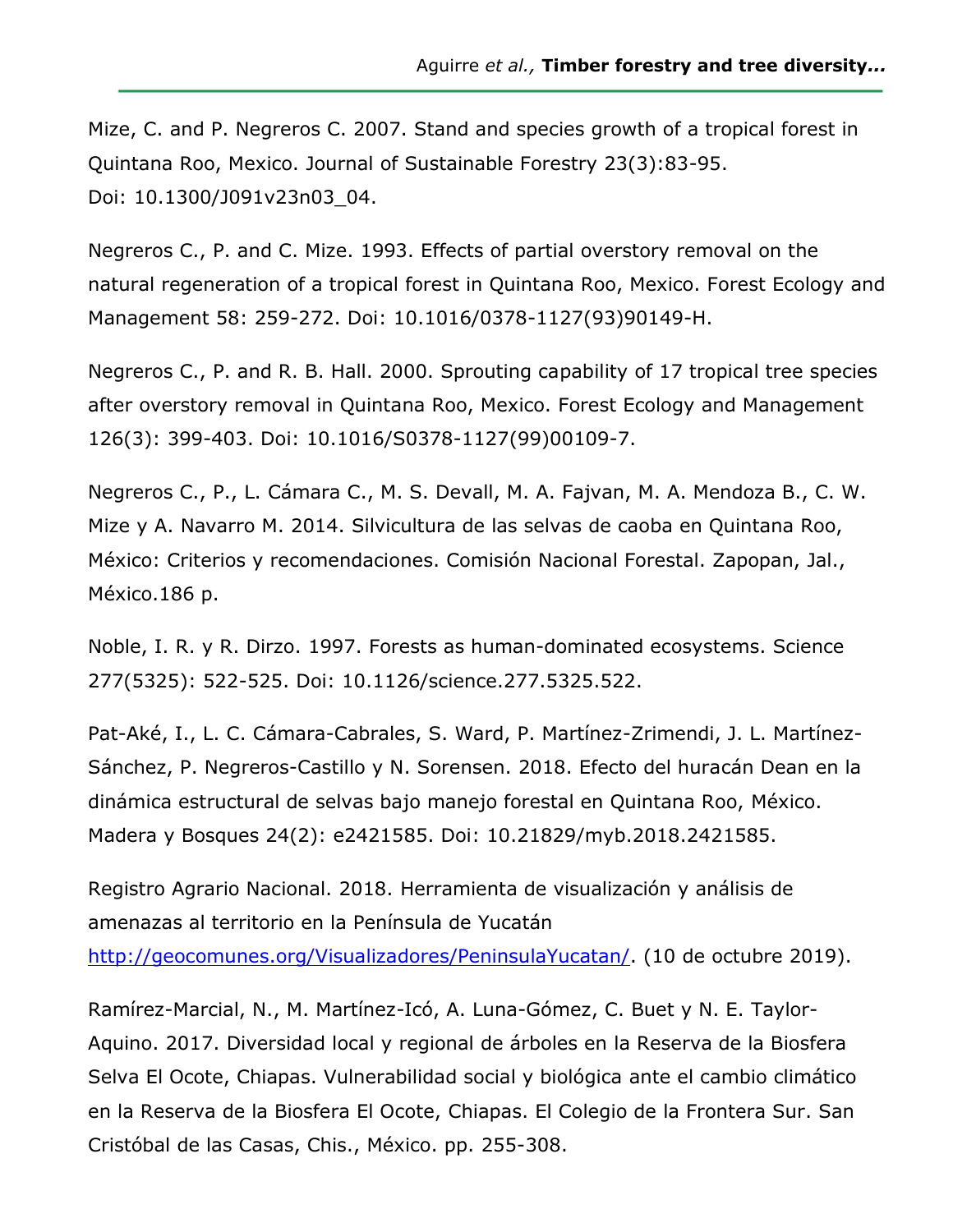Registro Agrario Nacional (RAN). 2019. Padrón e Historial de Núcleos Agrarios, [https://phina.ran.gob.mx/buscarNucleoAgrario.php#](https://phina.ran.gob.mx/buscarNucleoAgrario.php) (10 de octubre de 2019).

Román-Dañobeytia, F. J., S. I. Levy-Tacher, P. Macario-Mendoza and J. Zúñiga-Morales. 2014. Redefining secondary forests in the Mexican Forest Code: Implications for management, restoration, and conservation. Forests 5(5): 978-991. Doi: 10.3390/f5050978.

Sánchez-Sánchez, O., G. A. Islebe, P. J. Ramírez-Barajas and N. Torrescano-Valle. 2015. Natural and human induced disturbance in vegetation*. In:* Islebe, G. A., S. Calmé, J. L. León C. and B. Schmook (Eds.). Biodiversity and conservation of the Yucatán Peninsula. Springer International Publishing. Basel, Switzerland. pp. 153-167.

Secretaría de Medio Ambiente y Recursos Naturales-Comisión Nacional Forestal (Semarnat-Conafor). 2014. Inventario Forestal y de Suelos del Estado de Quintana Roo 2013. Comisión Nacional Forestal. Zapopan, Jal., México. 128 p.

Simonian, L. 1999. La defensa de la tierra del jaguar. Una historia de conservación en México. Comisión Nacional para el Conocimiento y Uso de la Biodiversidad. México, D.F., México. 345 p.

Snook, L. K. 1998. Sustaining harvests of mahogany (*Swietenia macrophylla* King) from Mexico's Yucatan forests: Past, present, and future. *In:* Primack, R. B., D. Bray, H. A. Galletti and I. Ponciano (Eds.). Timber, tourists, and temples: Conservation and development in the Maya forest of Belize, Guatemala and Mexico. Island Press, Washington, DC, USA. pp.61-80.

Synnott, T. J. 2009. La caoba en la península de Yucatán: ecología y regeneración. Comisión Nacional para el Conocimiento y Uso de la Biodiversidad–Corredor Biológico Mesoamericano México. Serie Conocimientos Número 7. México, D.F., México, D.F. 154 p.

Systat Software. 2016. *SigmaStat* version 4.0. Systat Software Inc. San Jose, CA, USA. n/p.